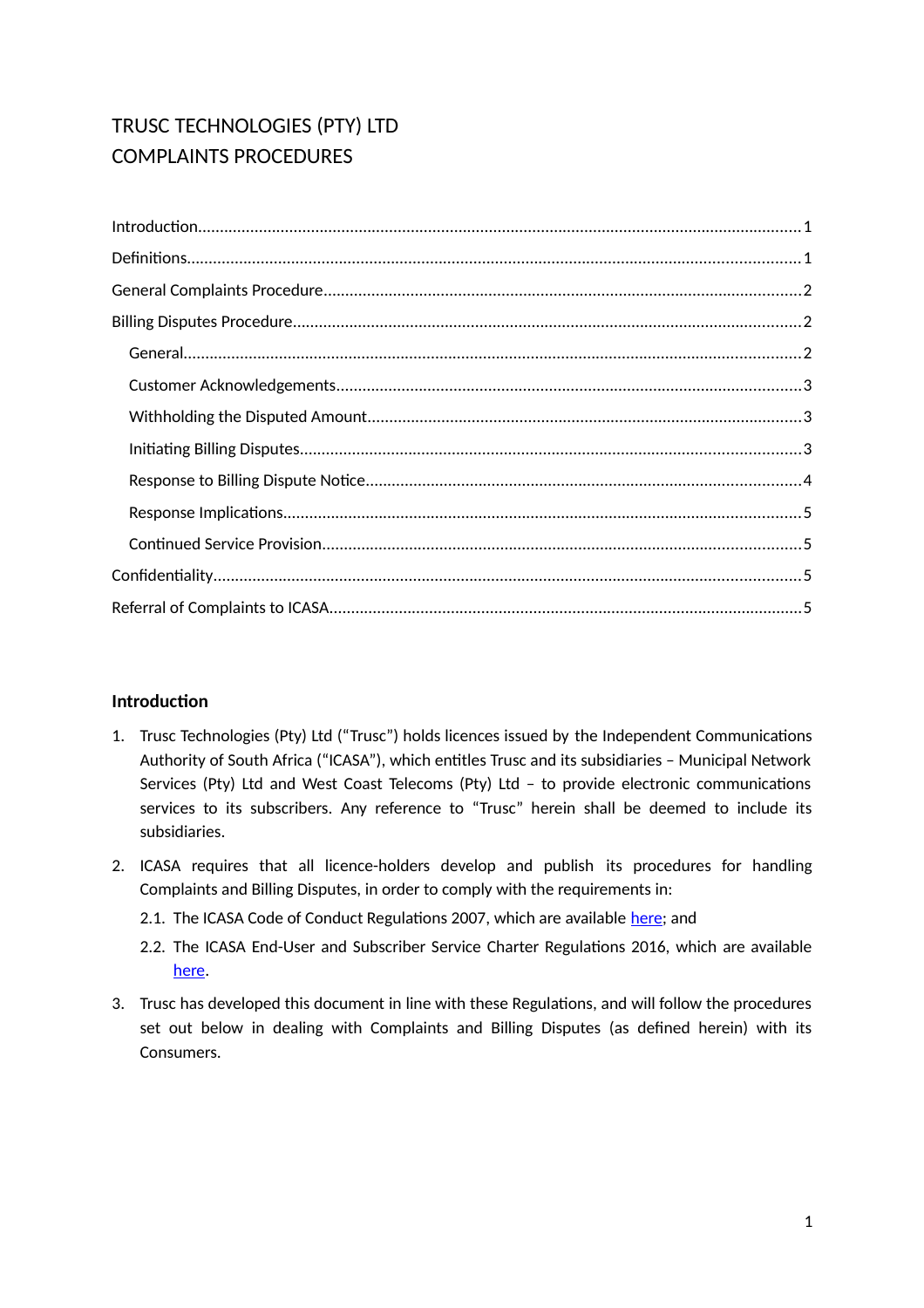## <span id="page-1-1"></span>**Definitions**

- 4. **"Billing Dispute"** means an instance where a Customer states in good faith that their bill contains incorrect charges, payments or adjustments. Billing Disputes are a specific form of Complaint dealt with only in terms of the Billing Disputes Procedure set out herein.
- 5. **"Billing Dispute Notice"** means a formal, written notice submitted to Trusc by the Customer in terms of this Procedure.
- 6. **"Billing Disputes Procedure"** mean the Billing Disputes Procedure set out herein for the initiation and resolution of Billing Disputes.
- 7. **"Billing Enquiry"** means the situation where the Customer seeks information or clarification relating to an invoice issued by Trusc including without limitation seeking clarification of charges or sources of usage. For the avoidance of doubt, a Billing Enquiry is not a Billing Dispute.
- 8. **"Business Day"** means any day other than a Saturday or Sunday or a public holiday observed as such in the Republic of South Africa.
- 9. **"Complaint"** means a formal, written expression of dissatisfaction or grievance made by a Customer in terms of the General Complaints Procedure, but does not include a request for information or a Billing Dispute. Complaints are dealt with only in terms of the General Complaints Procedure set out herein.
- 10. **"Customer"** means a Trusc subscriber or potential subscriber.

### <span id="page-1-0"></span>**General Complaints Procedure**

- 11. This Procedure applies to all Complaints other than Billing Disputes, which are dealt with in terms of the Billing Dispute Procedure set out below.
- 12. The Customer is required to direct a formal Complaint to complaints@trusc.net
- 13. The Complaint is required to be accompanied by the following:
	- 13.1. The Customer's full particulars and contact details;
	- 13.2. The Customer's relationship with Trusc, together with any customer reference numbers or details which may be applicable;
	- 13.3. A statement of the reasons for the Complaint, with enough detail to allow Trusc to assess these; and
	- 13.4. Any relevant evidence or documentation the Customer wishes to submit in support of the Complaint.
- 14. Trusc will acknowledge receipt of the Complaint within 3 Business Days and allocate a reference number.
- 15. Trusc will provide a written response with its decision on the outcome of the Complaint within 14 Business Days following receipt of the Complaint.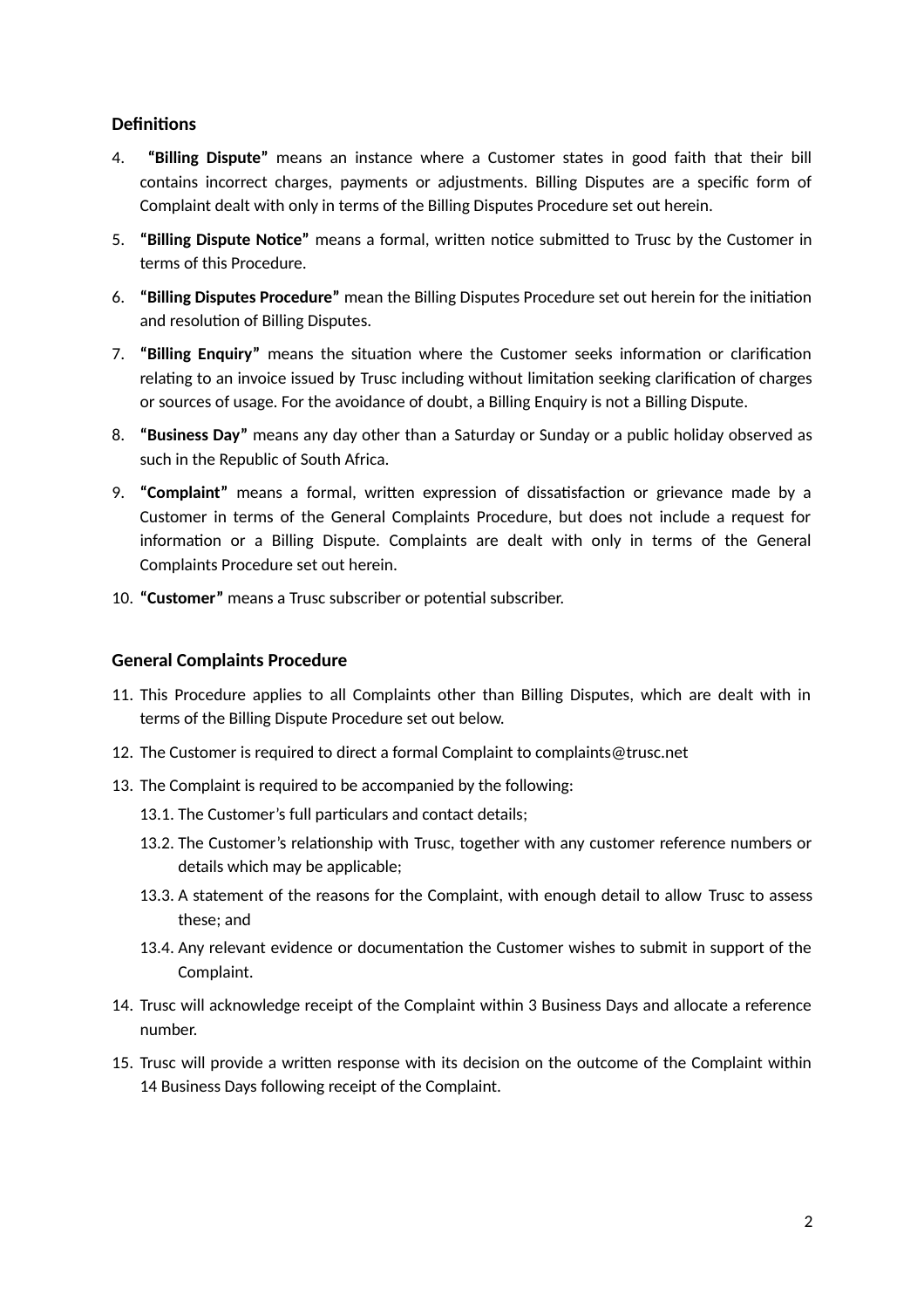## <span id="page-2-2"></span>**Billing Disputes Procedure**

#### <span id="page-2-1"></span>General

- 16. Billing Enquiries should be directed to admin@trusc.net, and Complaints not related to Billing Disputes are dealt with under the General Complaints Procedure set out above.
- 17. The Customer expressly acknowledges and agrees that:
	- 17.1. Any charge recorded on an invoice which is not submitted in accordance with this Billing Disputes Procedure is payable in full to Trusc by the due date of that invoice;
	- 17.2. An amount that is not in dispute ("Undisputed Amount") cannot be withheld for any reason, including without limitation when that amount is on an invoice together with an amount that is in dispute ("Disputed Amount");
	- 17.3. The Billing Disputes Procedure is only triggered when Trusc receives a Billing Dispute, and it is only after this that the Customer may withhold payments of the Disputed Amount only as set out in clause [21;](#page-3-3) and
	- 17.4. Billing Enquiries, Complaints and requests for information are not considered to be Billing Disputes and do not trigger this Billing Disputes Procedure. Billing Enquiries should be directed to admin@trusc.net, Complaints are dealt with under the General Complaints Procedure set out above, and requests for information can be sent to admin@trusc.net
- 18. Please note that Trusc will not entertain any Billing Dispute based on unauthorised use of the services or on unauthorised use of the services by a third party, as it is the Customer's responsibility to safeguard access to the services received by the Customer and to use such services in the manner set out in the terms and conditions applicable thereto. Trusc will not entertain speed complaints where speeds are not less that the guaranteed speed per package. Customer are reminded that broadband services are subject to contention and customers package speeds are indicated on an up to speed basis, minimum achievable speeds do apply to packages.

### <span id="page-2-0"></span>Customer Acknowledgements

- 19. The Customer expressly agrees to allow Trusc to attempt settlement of any Billing Dispute within 14 Business Days before raising a dispute with any third party, credit card company or bank. Trusc requires and Customer expressly agrees that Trusc will be the first option in Billing Disputes. Should Trusc receive a chargeback or other reversed charge from a third party, credit card company or bank on behalf of the Customer before Trusc has been given a chance to resolve the Billing Dispute, then Trusc has the right to collect on the rendered services and any fees associated with those charges.
- 20. Not all Billing Disputes may be settled to the Customer's satisfaction. Once this Billing Disputes Procedure has been exhausted, a Customer may use any third party, credit card company or bank in an attempt to settle the dispute. However, Trusc still retains the right to collect on any rendered services or fees that are due and balance of contract. Should Trusc be unable to reverse any disputed amounts with a third party, credit card company or bank, Trusc will submit the full delinquent amount for collection.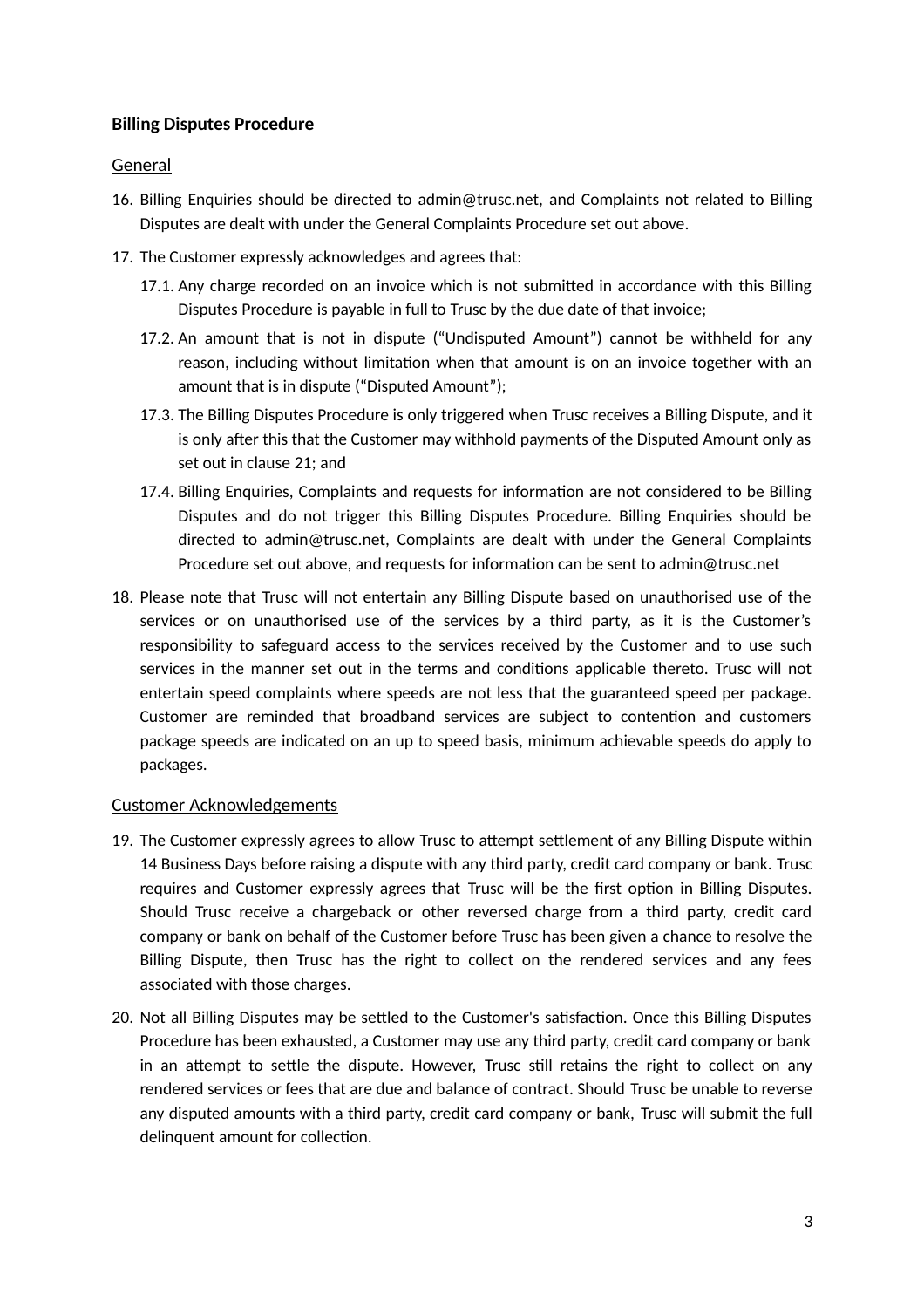### <span id="page-3-2"></span>Withholding the Disputed Amount

<span id="page-3-3"></span>21. The Customer may only withhold payment of a Disputed Amount where Trusc receives a valid Billing Dispute Notice relating to such Disputed Amount at least 5 Business Days prior to the due date recorded on the relevant invoice.

## <span id="page-3-1"></span>Initiating Billing Disputes

- 22. A Billing Dispute Notice may be lodged in the manner set out herein until the passing of 30 calendar days from the date of the relevant invoice.
- <span id="page-3-4"></span>23. The Customer is required to direct a formal Billing Dispute Notice to admin@trusc.net
- <span id="page-3-5"></span>24. The Billing Dispute Notice is required to be accompanied by the following:
	- 24.1. The Customer's full particulars and contact details;
	- 24.2. The Customer's relationship with Trusc, together with any customer reference numbers or details which may be applicable;
	- 24.3. Invoice number and date;
	- 24.4. The amount in dispute ("the Disputed Amount");
	- 24.5. The amount not in dispute ("the Undisputed Amount");
	- 24.6. A statement of the reasons for the Billing Dispute, with enough detail to allow Trusc to assess these; and
	- 24.7. Any relevant evidence or documentation the Customer wishes to submit in support of the Billing Dispute.

### <span id="page-3-0"></span>Response to Billing Dispute Notice

- 25. Trusc will acknowledge receipt of the Billing Dispute Notice within 3 Business Days and allocate a reference number.
- 26. Trusc may request additional information or documentation from the Customer lodging the Billing Dispute Notice, which information or documentation is reasonably required to assist Trusc in making a decision on the matter. The Customer shall provide such information within 7 business days and the running of the 14 Business Day period will be suspended for this period.
- 27. Trusc will provide a written response with its decision on the outcome of the Billing Dispute Notice within 14 Business Days following receipt of the Billing Dispute Notice.
- <span id="page-3-6"></span>28. Trusc's decision (and reasons for such decision), will take one of the following forms:
	- 28.1. A confirmation that the Billing Dispute is valid, and a statement indicating such adjustments as may be necessary;
	- 28.2. A rejection of the Billing Dispute Notice on the basis that:
		- The Billing Dispute Notice was not received by Trusc within 30 calendar days of the date of the relevant invoice, as required in clause [21;](#page-3-3)
		- The Billing Dispute Notice does not contain all of the information required, as set out in clause [24,](#page-3-5) or was not submitted in the required manner, as set out in clause [23;](#page-3-4)
		- The Customer has not made payment of any Undisputed Amounts, and does not have the right to withhold payment of any Disputed Amounts in accordance with clause [21.](#page-3-3)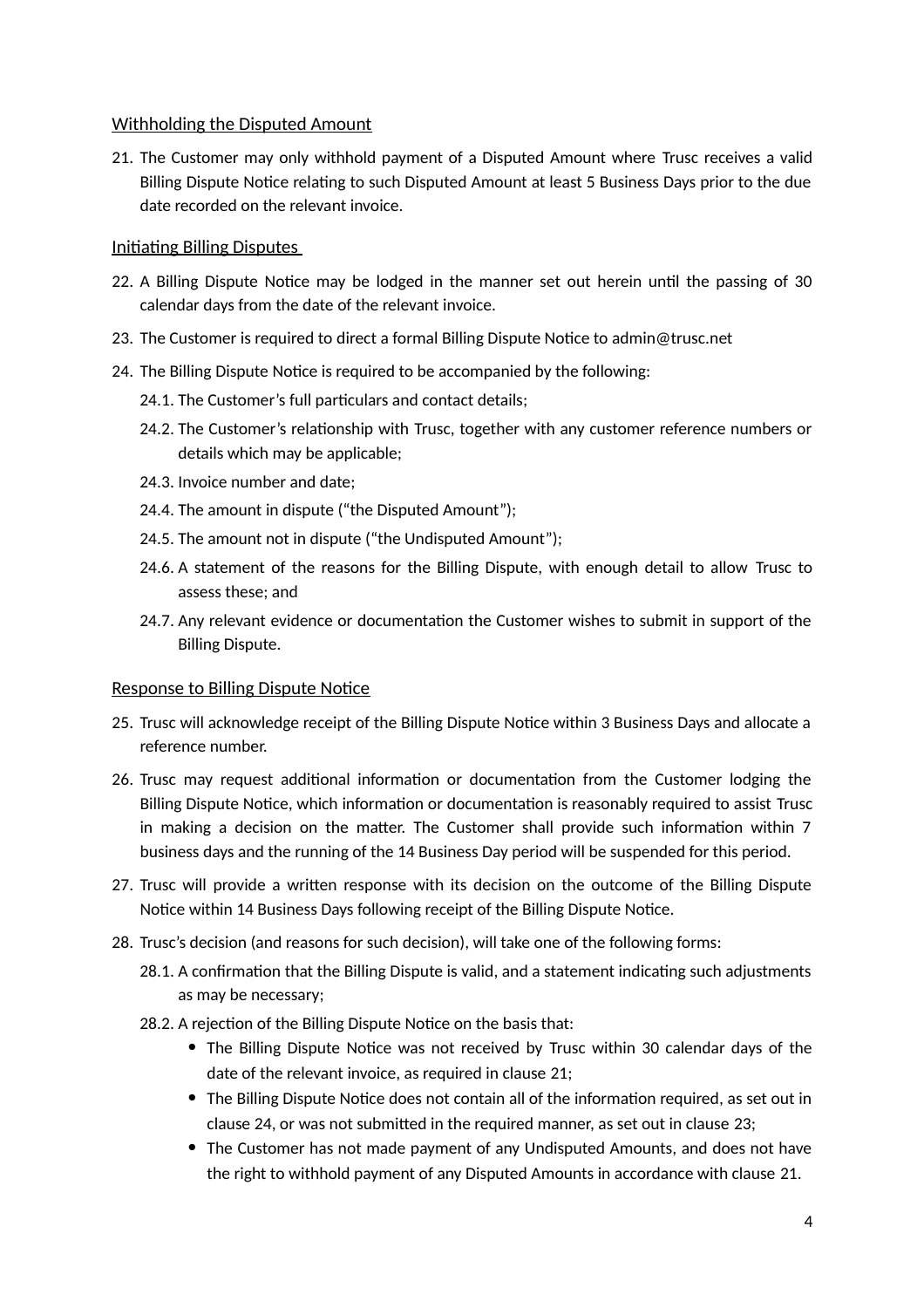- Trusc has confirmation from the Customer that the Billing Dispute which is the subject of the Billing Dispute Notice has been resolved;
- The Customer is disputing any charges on the basis of unauthorised use of the services; or
- Trusc reasonably believes that the Customer does not have a bona fide dispute in relation to Billing Dispute submitted.

28.3. Any alternate resolution that Trusc deems appropriate.

#### <span id="page-4-1"></span>Response Implications

- 29. If stipulated in Trusc's response in terms of clause [28](#page-3-6) that the Customer must make payment of the Disputed Amount or a portion thereof, the Customer must pay the Disputed Amount or such indicated portion within 5 Business Days of the date of Trusc's response.
- 30. If stipulated under Trusc's response in terms of clause [28](#page-3-6) that Trusc must withdraw the Disputed Amount or refund a fee already paid, Trusc must as soon as practicable:
	- 30.1. Provide the Customer with a statement reflecting the adjustment to their account. It is intended that this adjustment will be contained on the next invoice issued to the Customer, but the parties acknowledge that this may be delayed due to timing issues with the response and Trusc's standard billing terms; or
	- 30.2. Credit any Disputed Amount already paid by the Customer.

#### <span id="page-4-0"></span>Continued Service Provision

- <span id="page-4-2"></span>31. Trusc will not disconnect a service provided to the Customer which is the subject of a Billing Dispute Notice, or take adverse collection procedures or impose late payment penalties or charges, while attempting to resolve a Billing Dispute lodged in terms of this Billing Disputes Procedure and until such time as Trusc has reached a decision and communicated this to the Customer, provided that Undisputed Amounts are paid timeously.
- 32. Trusc reserves the right, however, to take such measures mentioned in clause [31](#page-4-2) immediately:
	- 32.1. Where a determination of the Billing Dispute has been made and communicated to the Customer; or
	- 32.2. Where the Customer has indicated that they are unable to pay the invoice or bill, or have filed or are the subject of any application to court for sequestration or liquidation, or otherwise seek to reach a formal arrangement with their creditors.
- 33. Subject only to the above, the rights and obligations of each party under the Billing Disputes Procedure continue pending resolution of a Billing Dispute invoked under this Billing Disputes Procedure. For the avoidance of doubt, this includes that Trusc shall continue to have the right to terminate or suspend the service in accordance with Trusc's rights under the agreement that the Customer has with Trusc.